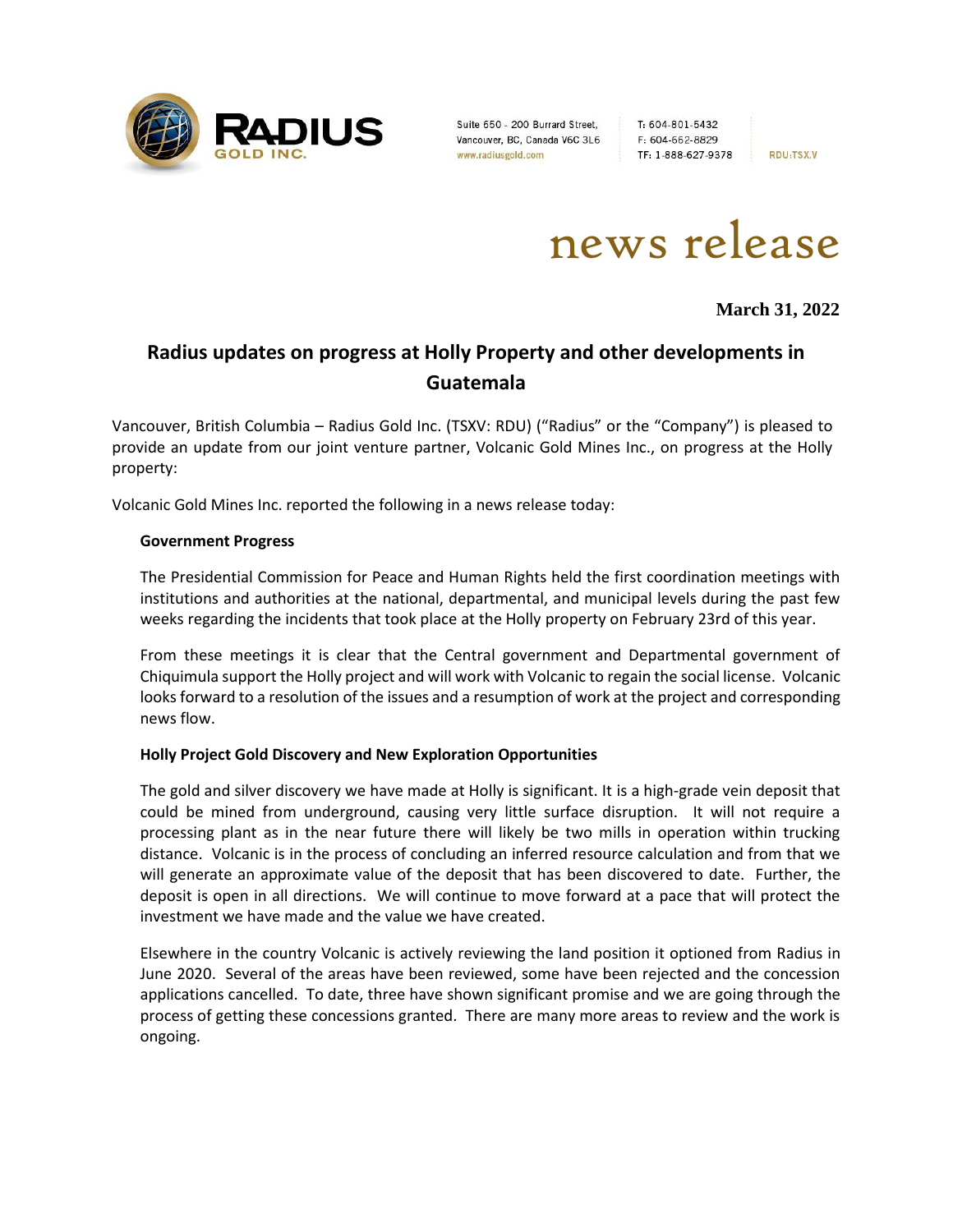### **ESG and CSR Responsibilities**

Wherever we work, we make it clear to the local population the work we do, the goal of our work and significance if we are successful (i.e., the development of a mine could follow, and the positive and negative implications of that). We then focus on areas where the local population is in favor of exploration work and where there is a consensus that long term employment is needed in the community. Then we get to work and evaluate the potential of that particular area. Occasionally when area community is clearly not in favor of mining, we inform our partner, Radius Gold Inc., drop the application and move on.

We have all read about the caravans of young men, women, and families that are leaving their homes to travel thousands of miles overland. They are taking those risks to get to the Mexico/US border with the aim of entering the US in search of work for some stability in their family's future. Why some antimining and anti-development organizations collaborate to prevent the development of natural resources in Central America, mostly with misinformation, is difficult to understand. It generates conflict in the area by funding aggressive anti-mining and anti-development groups that conflict with the people who want work and the influx of vital capital to the region.

In all elements of its exploration and business activities, Volcanic conducts itself with integrity and transparency. Sustainability, truth, social responsibility, health and safety, and economic stability are prioritized. Volcanic is proud of the strong relationships formed with local communities and government entities. We strive to create employment and better quality of life for all we encounter. Shareholders and employees alike can depend on Volcanic to take its responsibilities seriously as we strive to produce lasting positive impacts for today and future generations.

#### **Terms of Guatemala Radius Gold and Volcanic Gold Mines option**

Pursuant to an option agreement signed in May 2020, Volcanic can earn a 60% interest in Radius's Holly and Banderas projects by spending the cumulative amount of US\$7.0 million on exploration of the properties within 48 months from the date of the agreement. An initial US\$1M must be spent on exploration within the 12 months of receiving the required drill permits, which expenditure will include a minimum 3,000m of drilling on the properties.

Following the exercise of the Option, Volcanic will enter into a standard 60/40 Joint Venture in order to further develop the Properties. Volcanic has also been granted an exclusive right to evaluate all other property interests of Radius in Guatemala with a right to acquire an interest in any or all other such properties on reasonable terms.

#### **Radius Gold Inc.**

Radius has a portfolio of projects located in Mexico, United States and Guatemala which it continues to advance, utilizing partnerships where appropriate in order to retain the Company's strong treasury. At the same time, management is seeking out additional investment and project acquisition opportunities across the globe. Radius is a member of the Gold Group of companies, led by Simon Ridgway.

#### ON BEHALF OF THE BOARD

Bruce Smith President and CEO

Symbol: TSXV-RDU